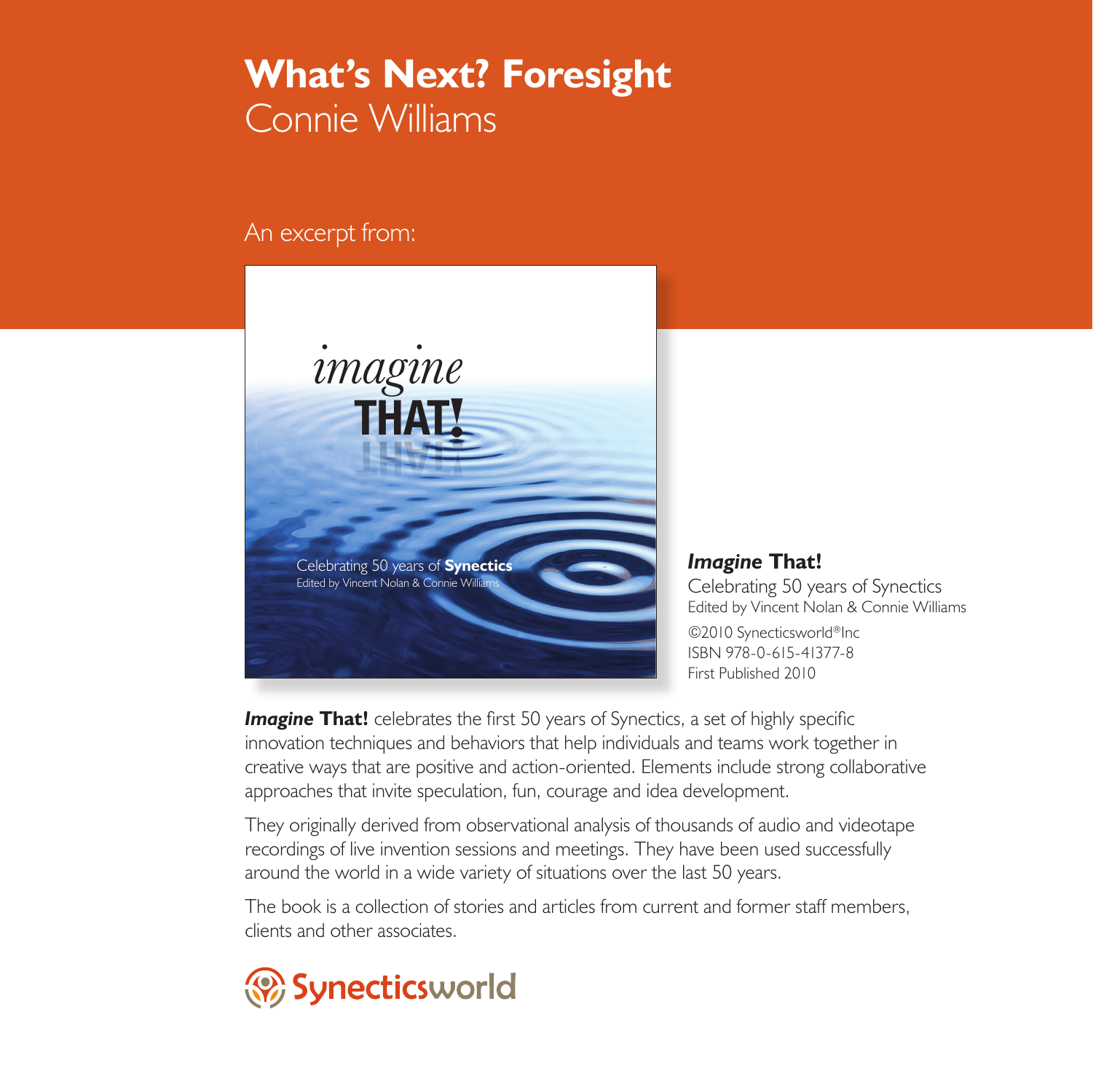## **What's Next? Foresight**

Connie Williams

## **Foresight Stages**



I believe the next big opportunity on the horizon for Synectics is to build on its iPower5™ Insight model with an active practice area in Foresight. One of the biggest problems facing companies and other organizations is how to plan for the future. What to invest in? Where to place your bets? We don't have the ability to perfectly predict the future; but we do have the creative thinking skills and behaviors to build an imaginative look at the future and to help companies create powerful future scenarios and plan appropriate implications.

In Foresight, we need to determine new, advantaged knowledge – what others do not know but we discover through powerful designs. We also want to discover the unknown future opportunities – what we don't know we don't know. So if Insight is about current needs and wants of the market place, foresight is both